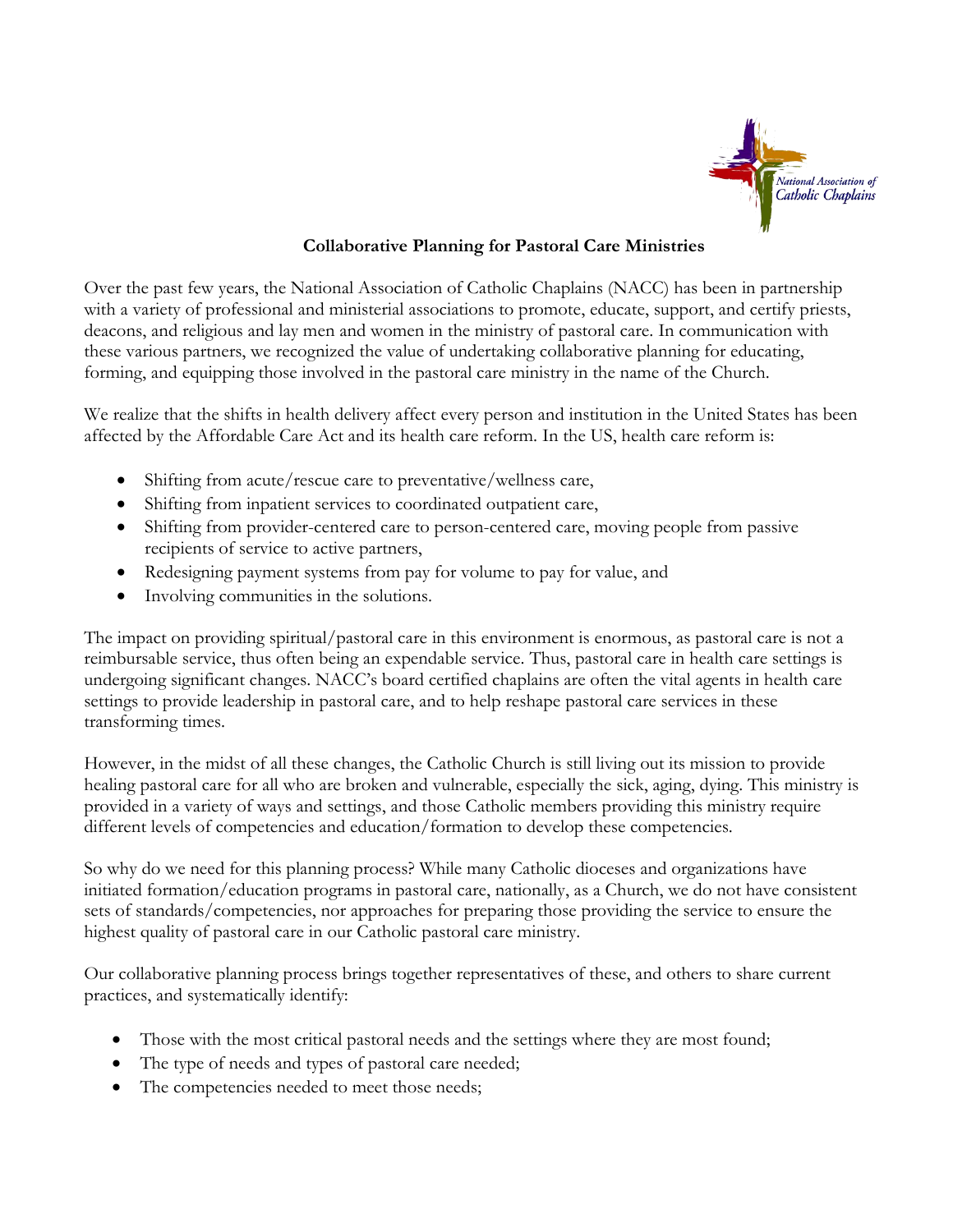- The diverse ministries (board certified, pastoral associates, volunteers, parish nurses) needed with these competencies;
- The standards/training/formation required to obtain those competencies;
- The core elements for professional and volunteer pastoral care formation… and accountabilities required;
- An agreed upon organization approach to provide the ministry preparation needed in response to what we learn.

There are many high quality examples of pastoral care preparation and practices. This planning process will lead to a common vision and understanding among, and a commitment toward implementation, by the planning partners.

# **Collaborative Planning for Pastoral Care Ministries**

### **Desired Outcomes**

- Those with the most critical pastoral needs and the settings where they are most found;
- The type of needs and types of pastoral care needed;
- The competencies needed to meet those needs;
- The diverse ministries (board certified, pastoral associates, volunteers, parish nurses, diverse chaplain ministries) needed with these competencies;
- The standards/training/formation required to obtain those competencies;
- The core elements for professional and volunteer pastoral care formation… and accountabilities required;
- An agreed upon organization approach to provide the ministry preparation needed in response to what we learn.

# **Partners in Planning**

- 1. NACC reps
- 2. NACC Episcopal Advisory Council
- 3. USCCB Subcommittee on Certification for Ecclesial Ministry and Service
- 4. Hispanic/Latino Community pastoral care training
- 5. Catholic Health Association's Pastoral Care Advisory Committee
- 6. Catholic Health Systems with volunteer programs
- 7. Association of Graduate Programs in Ministry
- 8. American Catholic Correctional Chaplains Association
- 9. National Conference of Veterans Affairs Catholic Chaplains
- 10. Catholic Charities USA
- 11. National Association of Diaconate Directors
- 12. Alliance for the Certification of Lay Ecclesial Ministry
- 13. Representatives of programs that link healthcare to diocesan training programs
- 14. Directors of Diocesan Health Care Ministries
- 15. Faith Community Nursing
- 16. Representatives of Long Term Care and Outpatient settings